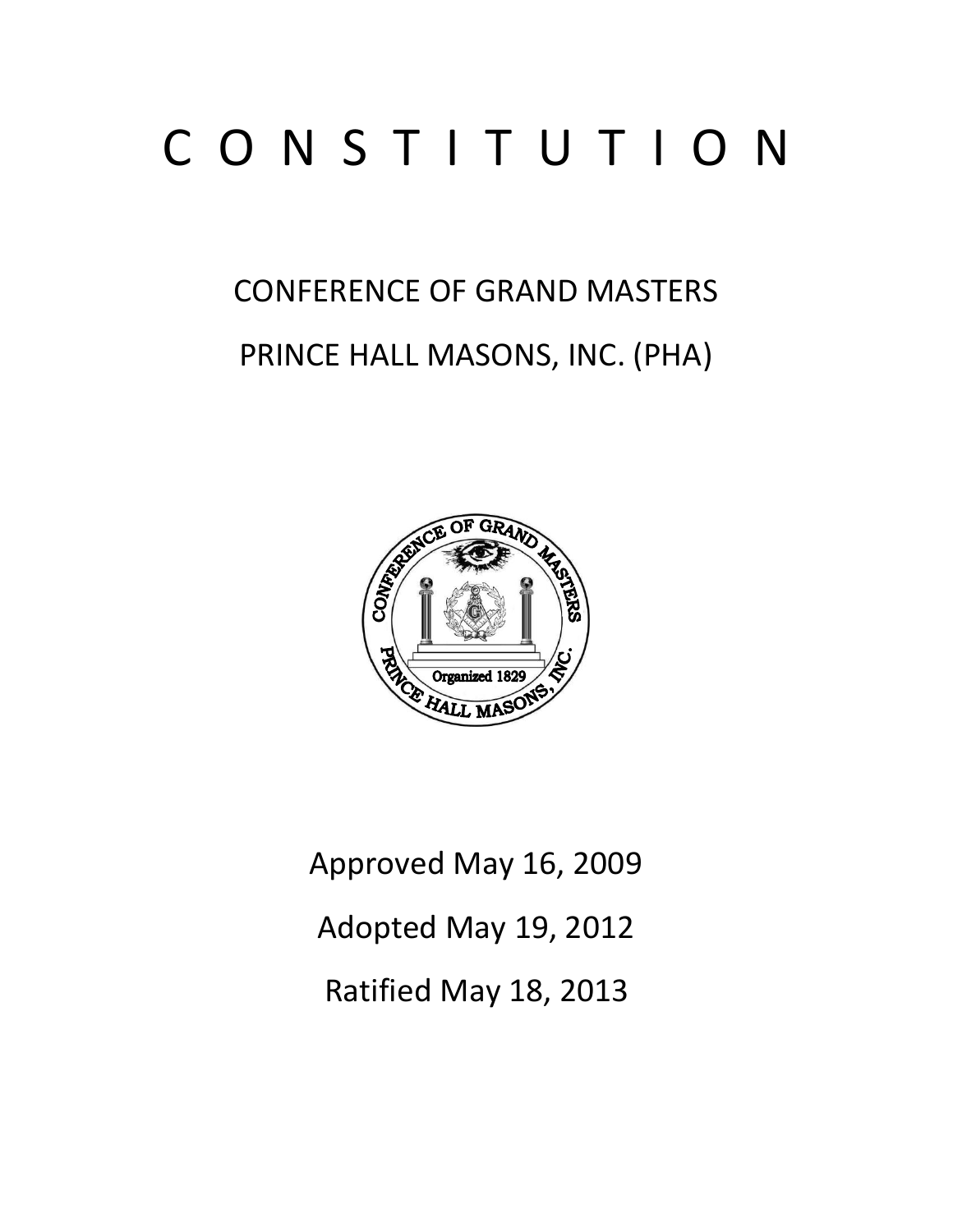## **CONSITUTION**

### Article

#### NAME

The name of this organization shall be Conference of Grand Masters, (COGM) Prince Hall Masons, Inc. (PHA).

#### Article II PURPOSE

- Section 1: The Conference of Grand Masters provides an opportunity for mutually recognized jurisdictions and their subordinate bodies to engage in fraternal communication and Masonic fellowship.
- Section 2: The Conference of Grand Masters provides an opportunity for unification of Prince Hall Grand Lodges and other affiliated Masonic Bodies to address issues of common interest relative to both the institution of Freemasonry and the profane world.
- Section 3: The Conference of Grand Masters is committed to the universal promotion and perpetuation of Prince Hall Freemasonry throughout the world.
- Section 4: While the Conference of Grand Masters has no legislative authority, it may recommend procedures that each jurisdiction will be encouraged to adopt. Under no circumstances will the Conference of Grand Masters interfere with the governance or operations of a jurisdiction unless such involvement is requested in writing by the jurisdiction.

#### ARTICLE III

#### COMPOSTION

- Section 1: The Conference of Grand Masters (COGM) is composed of all Prince Hall Grand Lodges through the world that adhere to the customs and usages uniquely and commonly practiced by the general membership of the Prince Hall Masons Inc. sodality and that meet the requirements established by the Conference of Grand Masters in article IX herein.
- Section 2: The Conference of Grand Masters has the full power to determine its membership and composition. Changes to the membership and composition require a two-thirds (2/3) vote of the Executive Committee together with all sitting Grand Masters present.

#### ARTICLE IV

#### MEETINGS

Section 1: The Conference of Grand Masters shall meet annually beginning the Wednesday after Mother's Day. This meeting shall be referred to as the Annual Conference.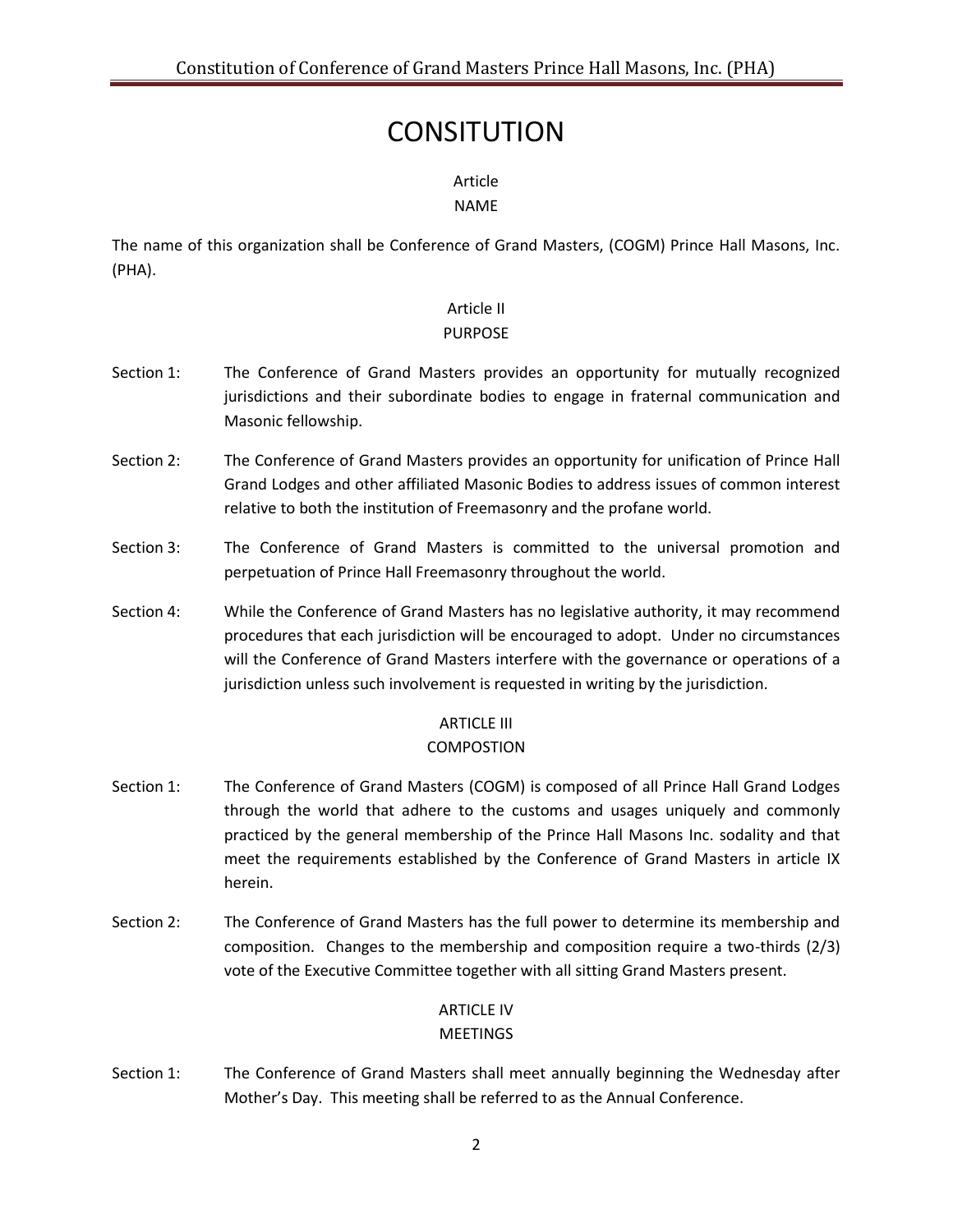- Section 2: Business of the Conference of Grand Masters shall be conducted in General Session and/or Executive Session.
	- a) General Session: The General Session shall be open to registered members from a jurisdiction in good standing with the Conference of Grand Masters and has the approval of their Grand Master.
	- b) Executive Session: The Executive Session is open to members of the Executive Committee (and all sitting Grand Masters for the election of President) (Article XVII).

#### **ARTICLE V QUORUM**

Section 1: Grand Masters One Third (1/3) of the jurisdictions registered at the preceding "Annual Meeting" shall establish a quorum.

#### **ARTICLE VI**

#### MEMBERSHIP

- Section 1: The Conference of Grand Masters, Prince Hall Masons shall consist of Prince Hall Affiliated Grand Lodges throughout the world.
- Section 2: Membership to the Conference of Grand Masters is jurisdictional and not individual.

#### **ARTICLE VII**

#### **VOTING DELEGATES**

- Section 1: Voting delegates in the General Session are: Grand Masters, Actual Past Grand Masters, Deputy Grand Masters, and all elected conference of Grand Masters officers.
- Section 2: By notifying the Conference of Grand Masters President in writing, a Grand Master may authorize a member of his jurisdiction to serve as his proxy.
- Section 3: Non-voting delegates consist of Grand Wardens, Grand Secretaries, Grand Treasurers, and Chairman of Committees on Foreign Correspondence. Non-voting delegates may take part in discussion in General Session.
- Section 4: Other non-voting Grand Lodge elected Officers may attend the annual session with the approval of their Grand Master. All attendees must pay the appropriate registration fees unless the Executive Committee grants a written exemption.

#### **ARTICLE VIII**

#### FISCAL YEAR

The Conference of Grand Masters Prince Hall Masons Incorporated, fiscal year begins July 1, and ends June 30.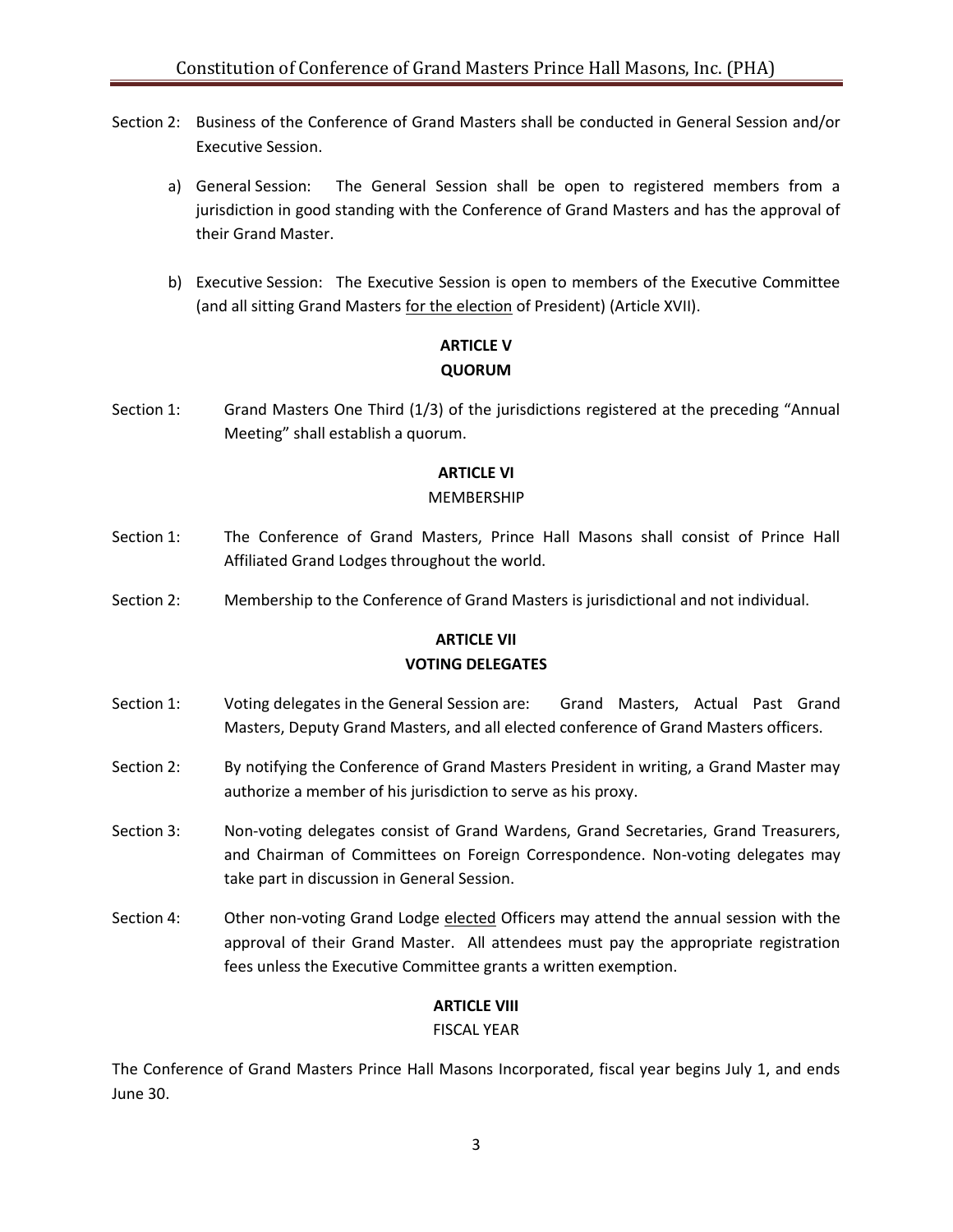#### **ARTICLE IX FEES**

- Section 1: Membership: Each member-jurisdiction must pay to the Conference the appropriate membership dues established by the Conference. Dues must be paid no later than the 15<sup>th</sup> of April.
- Section 2: Registration: Each conference attendee must pay the established registration fee to attend any conference session.
- Section 3: No jurisdiction can be seated at the Conference until all dues are paid. The sister organization cannot be seated unless the Masonic organization is current.
- Section 4: The Conference may waive or exempt some or all fees for certain invited guests.

#### **ARTICLE X ELECTED OFFICERS**

- Section 1: President: The president must be a S*eated* Grand Master or an *Actual* Past Grand Master.
- Section 2: Vice President: Must be a *Seated* Grand Master or an *Actual* Past Grand Master.
- Section 3: Executive Secretary: Must be an *actual* Past Grand Master from a jurisdiction that is a financial member of the conference of Grand Masters.
- Section 4: Executive Treasurer: Must be an *actual* Past Grand Master from a jurisdiction that is a financial member of the conference of Grand Masters.
- Section 5: Seven Actual Past Grand Masters referred to as Member-at-Large. One from each region, selected by the region and elected by the conference.

#### **ARTICLE XI APPOINTED OFFICERS**

- Section 1: The President may appoint, with the approval of the Executive Committee, officers and committees as necessary to meet the need of the Conference of Grand Masters.
- Section 2: Honorary Past Grand Masters may be appointed as officers and to committees.

#### **ARTICLE XII**

#### **DUTIES and REMUNERATION OF OFFICERS**

- Section 1: President:
	- a) Preside at the annual Conference of Grand Masters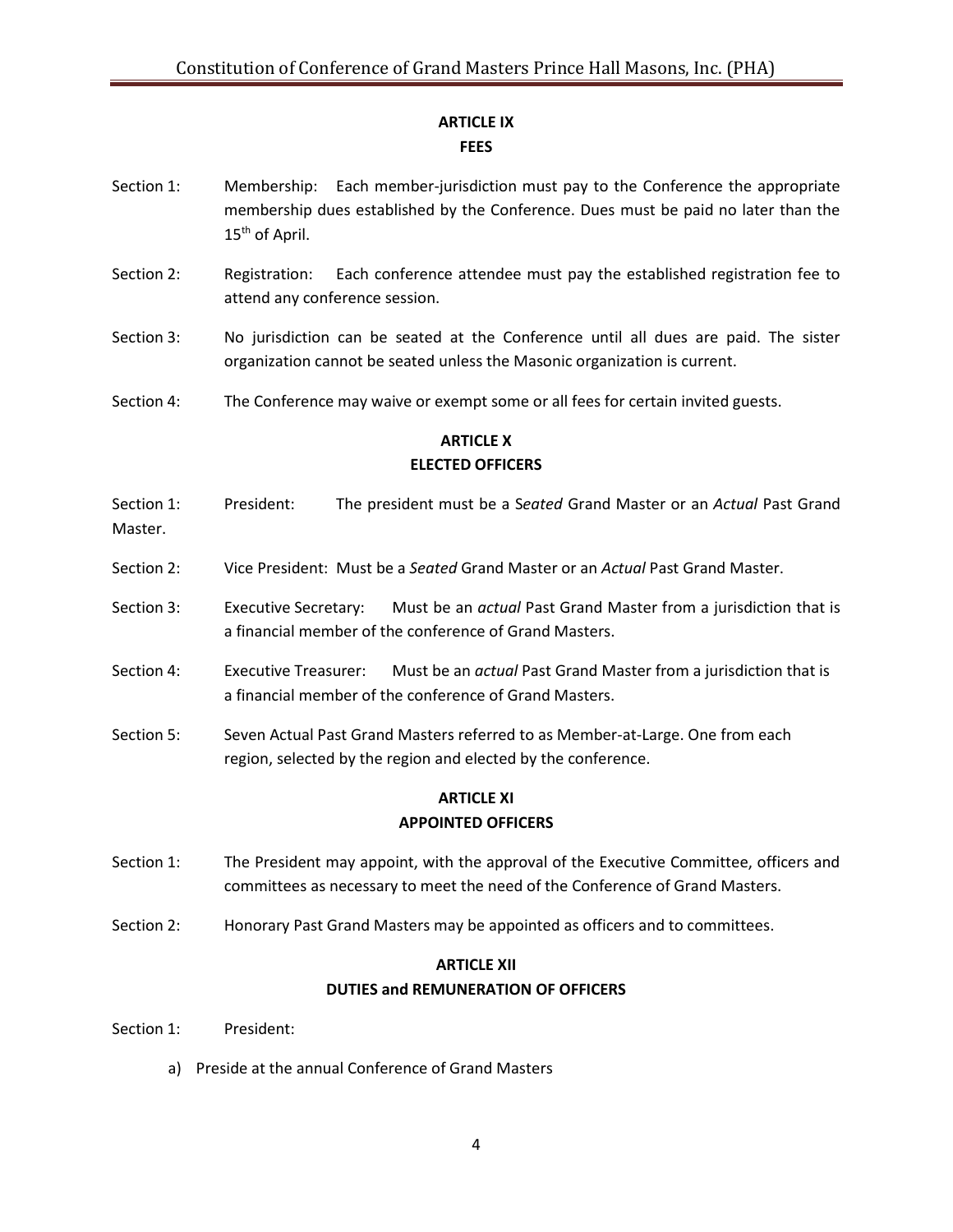- b) Prepare the Conference of Grand Masters agenda with the assistance from the Executive Committee.
- c) Carry out the policies approved by the Conference of Grand Masters.
- d) Represent and serve as the official spokesperson for the Conference of Grand Masters.
- e) Report his actions to the conference in writing at the annual Conference of Grand Masters.
- f) The president does not have the authority to make policy for the Conference of Grand Masters, but is expected to exercise prudent judgment in performing his duties when time does not permit a meeting of the Executive Committee.
- g) For the faithful performance of his duties the remuneration shall be set by the Executive Committee.
- Section 2: Vice President:
	- a) Assist the President in the performance of his duties.
	- b) Serve in the absence of the President.
	- c) For the faithful performance of his duties the remuneration shall be set by the Executive Committee.

#### Section 3: Executive Treasurer:

- a) The Executive Treasurer shall receive all funds of the Conference of Grand Masters, Prince Hall Masons, Inc. from the Executive Financial Secretary. He shall acknowledge receipt by signing an incoming voucher for such monies and disburse he same by check after receiving a properly executed disbursement voucher sighed by the President and/or Executive Financial Secretary; or deposit monies in an investment account approved by the President and ratified by the Executive Committee.
- b) The Executive Treasurer shall prepare an accurate financial report Semi Annually for the President and an annual report for the annual Conference of Grand Masters of the monies received, and disbursed, and have all books of original entry and related material needed for a complete audit during the Conference.
- c) The Executive Treasurer shall be bonded with a reputable company in a sufficient amount to cover anticipated receipts for the five (5) year period after which it shall be reevaluated and made whole. If the amount at any time is wonting, it shall immediately be increased to a satisfactory amount.
- d) For the faithful performance of his duties the remuneration shall be set by the Executive Committee.

#### Section 4: Executive Secretary:

a) The Executive Secretary shall receive and maintain through the Financial Secretary a record of all money paid into the Conference of Grand Masters, Prince Hall Masons, Inc., prepare an accurate financial report for the annual Conference and have all books of original entry and related materials for audit during the conference.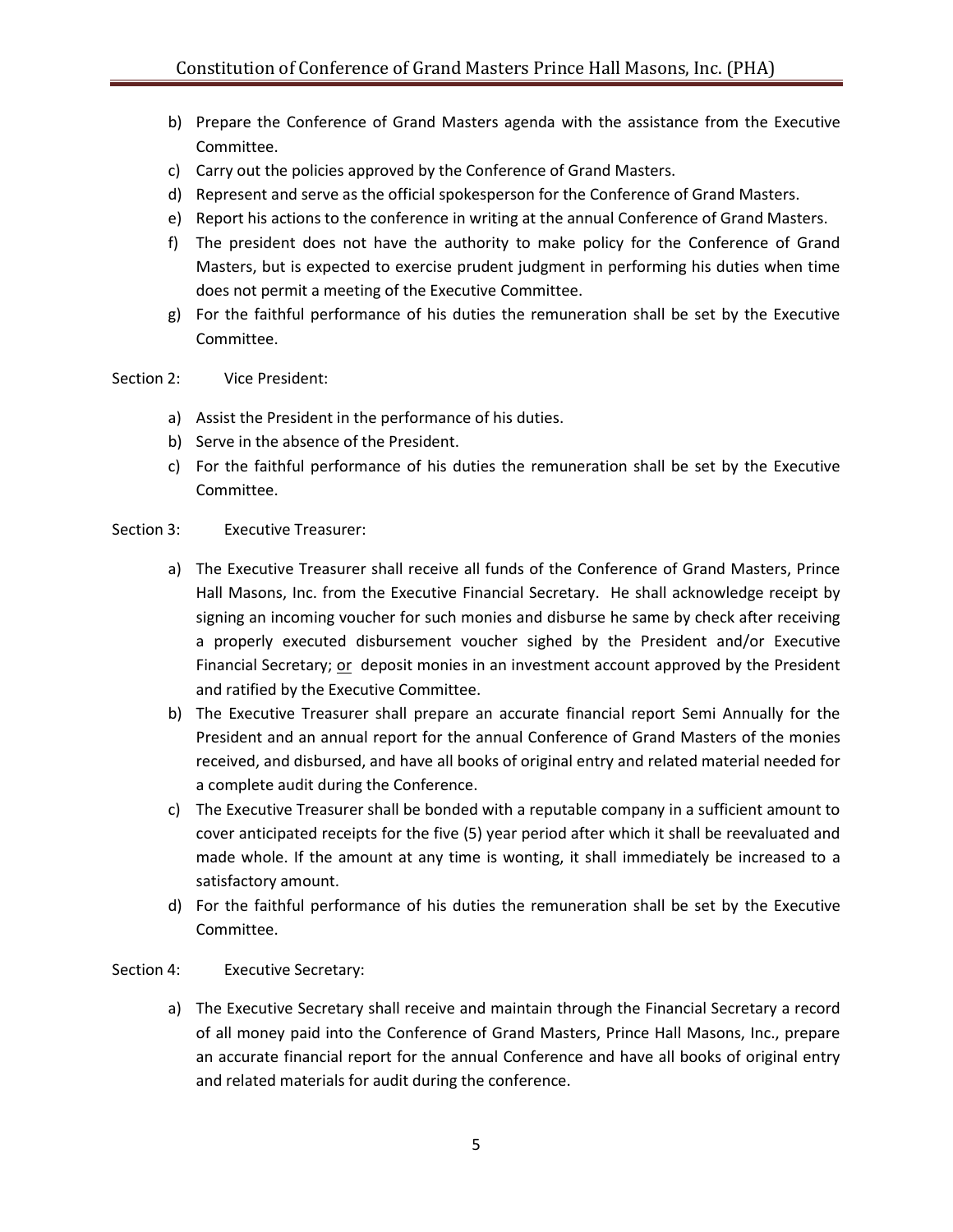- b) Transfer all funds to the Executive Treasurer, prepare any correspondence as directed by the President, and be responsible for all mailing of conference materials.
- c) He may utilize an appointed Office Manager for the period of the annual meeting only.
- d) The Executive Secretary through the Financial Secretary shall exercise general supervision over the receipts and custody of conference monies while in his possession. He (the Executive Secr3tary) shall perform such other related functions as may by directed by the President and shall receive from the Assistant Executive Secretary the minutes for review and preparation of the Conference Official Proceedings which shall be published and disseminated within 60 days of the end of the annual Conference of Grand Masters.
- e) For the faithful performance of his duties the remuneration shall be set by the Executive Committee.
- Section 5: Assistant Executive Secretary:
	- a) The Assistant Executive Secretary is appointed by the President to assist the Executive Secretary in the performance of his duties.
	- b) For the faithful performance of his duties the remuneration shall be set by the Executive Committee.

#### Section 6: Financial Secretary:

- a) The Financial Secretary is appointed by the President to assist the Executive Secretary in the performance of his duties.
- b) The Financial Secretary Shall be bonded with a reputable company in a sufficient amount to cover anticipated receipts for the five (5) year period after which it shall be reevaluated and made whole. If the amount at any time is wonting, it shall immediately be increased to a satisfactory amount.
- c) For the faithful performance of his duties the remuneration shall be set by the Executive Committee.

#### Section 7: Members at Large:

- a) One per Region.
- b) Responsible for providing program directions, developing workshops, and assisting in the overall operation of the conference as determined by the President.
- c) For the faithful performance of his duties the remuneration shall be set by the Executive Committee.

#### **ARTICLE XIII REGIONS**

Section 1: To improve efficiency, the Conference of Grand Masters has established Seven Region. Each member Grand Lodge is associated with a region based on its geographical location.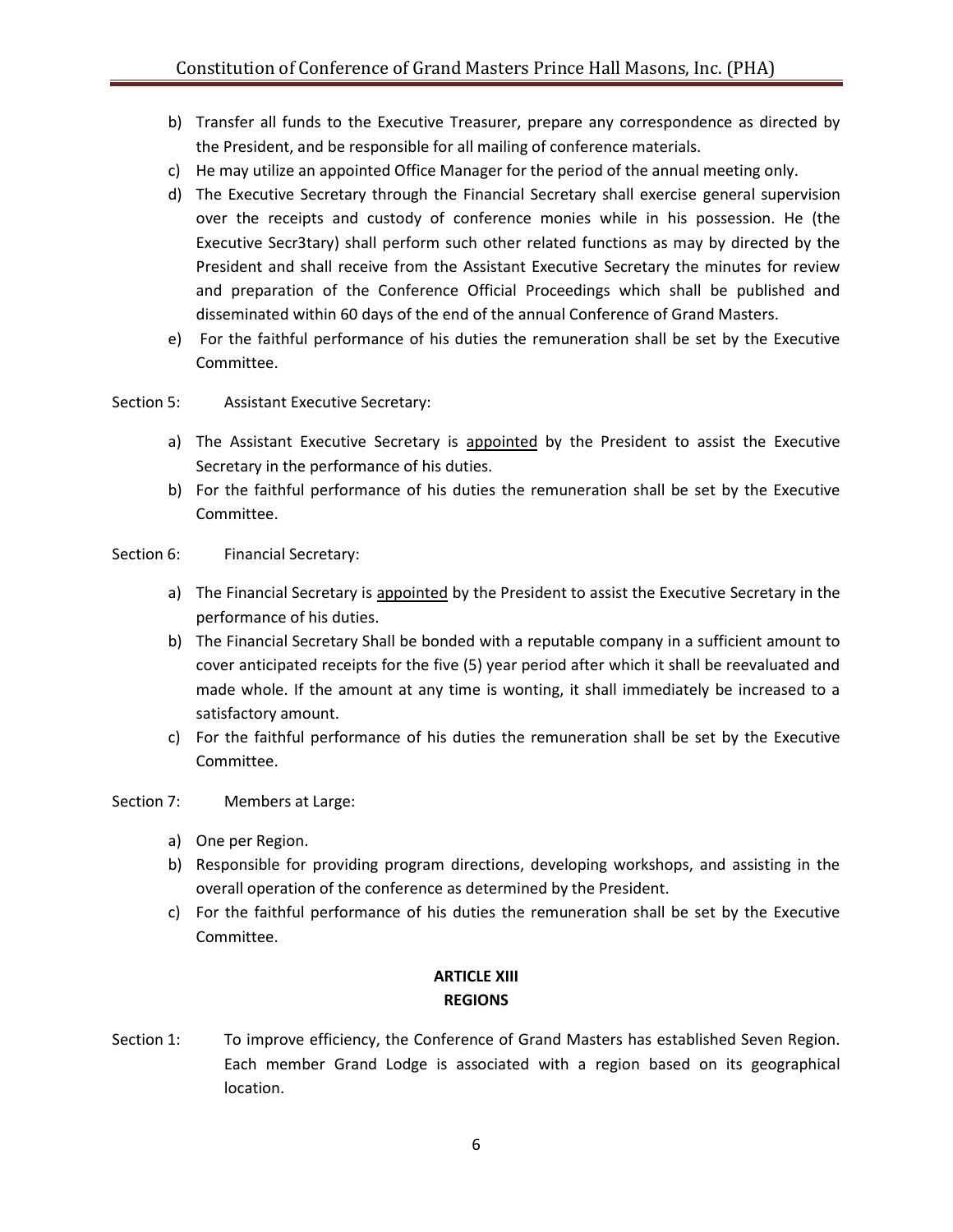- Section2: The existing regions are Northeast, Mid-Atlantic, Southeast, Southwest, Midwest, Pacific Rim and Four Corners.
- Section 3: Each region elects a Regional Chair that represents its interest the Executive Committee.

#### **ARTICLE XIV REGIONAL CHAIRS**

It is the duty of the Regional Chair to:

- 1) Arrange for regional meetings as determined by the regional jurisdictions.
- 2) Preside over the regional meetings.
- 3) Submit a summary report, which includes recommendation, to the Conference of Grand Masters.
- 4) Represent the region on the Executive Committee.

#### **ARTICLE XV TERM OF OFFICE**

- Section 1: The term of office for elected officers other than Members a Large and the Executive Treasurer/Executive Secretary is one year.
- Section 2: The term of office for the Executive Treasurer and the Executive Secretary shall be five consecutive one year terms. They may serve additional terms.
- Section 3: The President of the Conference of Grand Masters is limited to three (3) consecutive one-year terms.
- Section 4: The President may serve additional terms by a % majority vote.
- Section 5: The term of office for Members at Large is three years.
- Section 6: The Region determines the term of office for Regional Chair.

#### **ARTICLE XVI ELECTION OF OFFICERS**

- Section 1: An election is held at each annual Conference of Grand Masters Session.
- Section 2: The President is to be elected by majority vote of seated Grand Masters (or proxies) present and voting in **Executive Session**.
- Section 3: The election of all other Conference of Grand Masters officers will be by majority vote in Executive Session by all qualified voters. (Executive Committee, Most Worshipful Grand Master, Most Worshipful Past Grand Master and Right Worshipful Deputy Grand Master).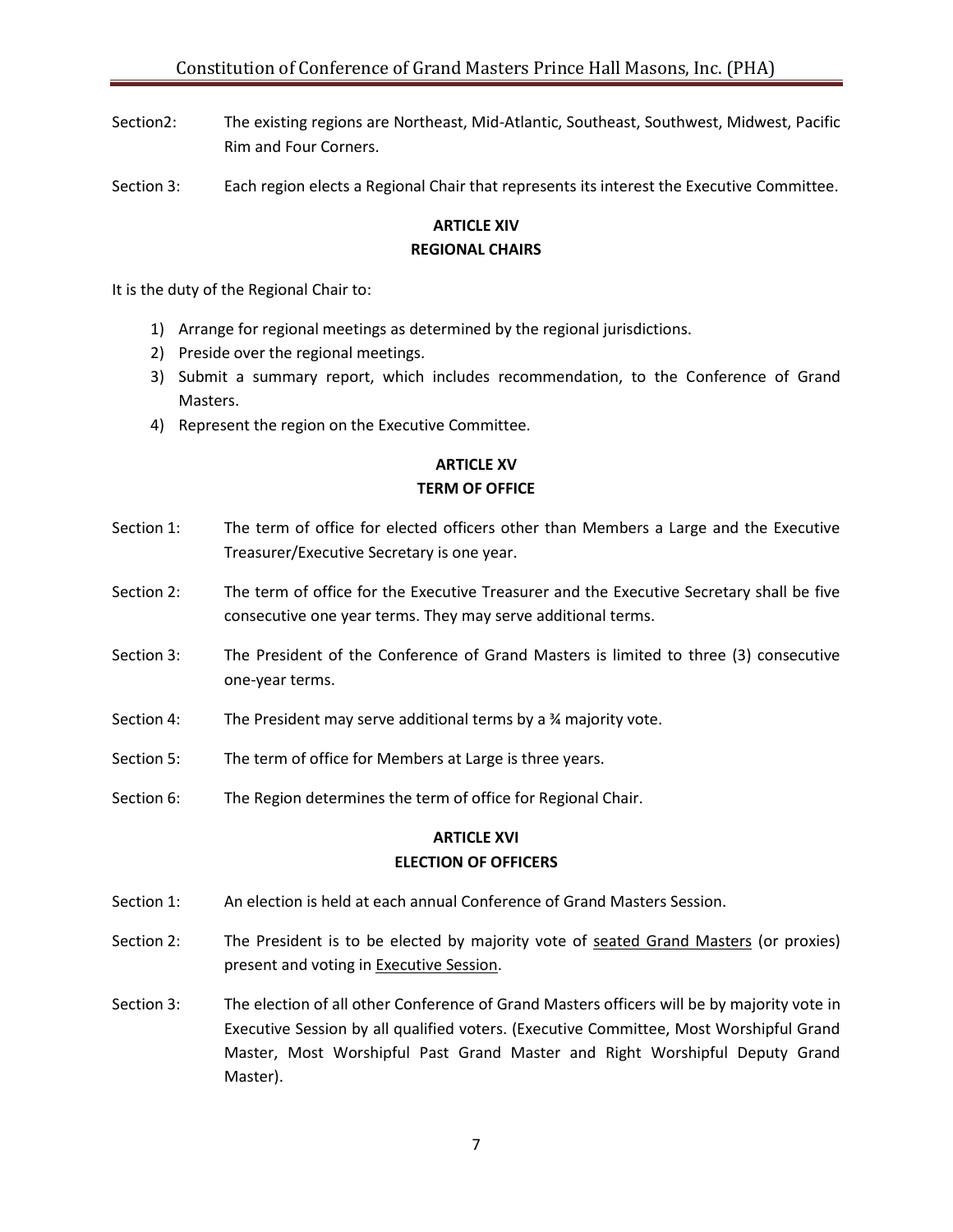Section 4: Officers are installed and take office after installation.

#### **ARTICLE XVII EXECUTIVE COMMITTEE**

- Section 1: The Executive Committee is responsible for implementing the policies of the Conference of Grand Masters.
- Section 2: The committee may develop policies and procedures for the betterment of the Conference of Grand Masters. However, such policies and procedures must be presented to the Conference of Grand Masters for approval.
- Section 3: The committee is authorized to exercise all authority of the Conference of Grand Masters when the conference is not in session. Such actions cannot override or conflict with any policy approved by the Conference of Grand Masters.
- Section 4: Assist the president in developing an agenda for the annual Conference of Grand Masters.
- Section 5: Review the Conference of Grand Masters Constitution and recommend changes.
- Section 6: Review all matters received from the Conference of Grand Worthy Matrons and Grand Worthy Patrons, Order of the Eastern Star, PHA as reported by the Liaison Officer and act on those matters that are relevant to the Conference of Grand Masters.
- Section 7: The Executive Committee (19) shall consist of the President, Vice President, Executive Secretary, Executive Treasurer, Members at large (7), the immediate Past Conference President (1), and the Regional Chairs (7).
- Section 8: Quorum Ten members of the Executive Committee shall constitute a quorum.

#### **ARTICLE XVII COMMITTEES**

The president may appoint committees as necessary. The following are Standing Committees:

- **•** Audit Committee
- Bogus Masonry
- Budget
- Community/Public Relations
- History/Education
- Jurisprudence
- Protocol
- Recognition with Mainstream Grand Lodges